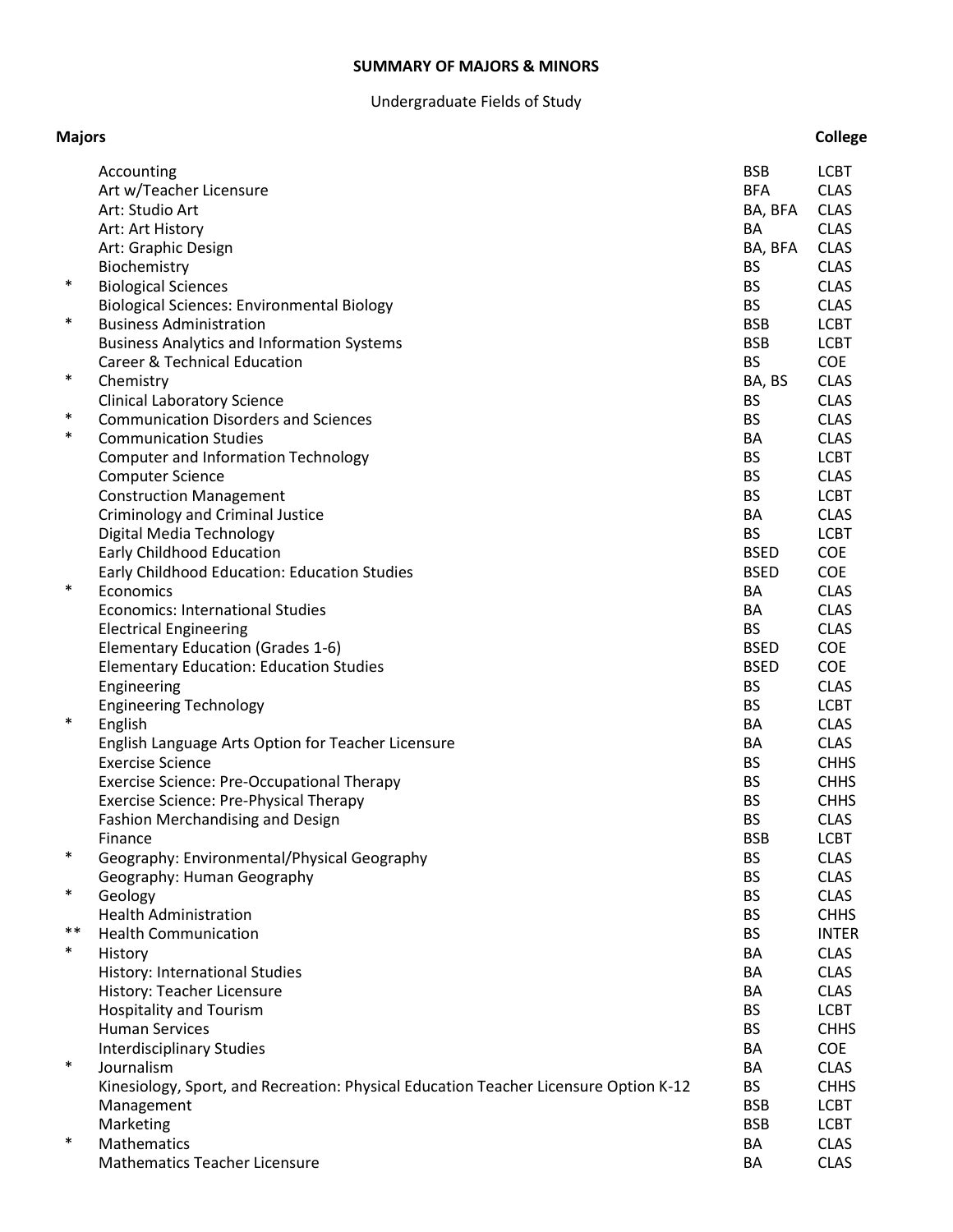|        | Middle Level Education (Grades 5-8)                                       | <b>BSED</b> | <b>COE</b>  |
|--------|---------------------------------------------------------------------------|-------------|-------------|
|        | Middle Level Education: Education Studies                                 | <b>BSED</b> | <b>COE</b>  |
| $\ast$ | Music                                                                     | BA          | <b>CLAS</b> |
|        | <b>Music: Performance Option</b>                                          | <b>BMUS</b> | <b>CLAS</b> |
|        | Music: Teacher Licensure                                                  | <b>BMUS</b> | <b>CLAS</b> |
|        | Neuroscience                                                              | <b>BS</b>   | <b>CLAS</b> |
|        | Nursing (RN to BSN Program)                                               | <b>BS</b>   | <b>CHHS</b> |
|        | <b>Nursing (Traditional Program)</b>                                      | <b>BS</b>   | <b>CHHS</b> |
|        | <b>Nutrition and Dietetics</b>                                            | <b>BS</b>   | <b>CHHS</b> |
|        | <b>Organizational Development</b>                                         | <b>BS</b>   | <b>LCBT</b> |
| $\ast$ | Philosophy                                                                | BA          | <b>CLAS</b> |
|        | Philosophy: Integrative Studies                                           | BA          | <b>CLAS</b> |
| $\ast$ | Physics                                                                   | <b>BS</b>   | <b>CLAS</b> |
|        | <b>Physics: Astronomy Option</b>                                          | <b>BS</b>   | <b>CLAS</b> |
|        | <b>Physics: Computational Physics</b>                                     | <b>BS</b>   | <b>CLAS</b> |
|        | <b>Physics: Engineering Physics</b>                                       | <b>BS</b>   | <b>CLAS</b> |
| $\ast$ | <b>Political Science</b>                                                  | BA          | <b>CLAS</b> |
|        | Political Science: Civic and Nonprofit Leadership                         | BA          | <b>CLAS</b> |
|        | <b>Political Science: International Studies</b>                           | BA          | <b>CLAS</b> |
| $\ast$ | Psychology                                                                | BA          | <b>CLAS</b> |
| $\ast$ | Public Health: Community Health                                           | <b>BS</b>   | <b>CHHS</b> |
|        | Public Health: Emergency Management and Disaster Preparedness             | <b>BS</b>   | <b>CHHS</b> |
|        | <b>Public Relations</b>                                                   | BA          | <b>CLAS</b> |
|        | Science w/Teacher Licensure: Biological Sciences                          | <b>BS</b>   | <b>CLAS</b> |
|        | Science w/Teacher Licensure: Chemistry                                    | <b>BS</b>   | <b>CLAS</b> |
|        | Science w/Teacher Licensure: Earth Science                                | <b>BS</b>   | <b>CLAS</b> |
|        | Science w/Teacher Licensure: Physics                                      | <b>BS</b>   | <b>CLAS</b> |
| $\ast$ | Sociology                                                                 | BA          | <b>CLAS</b> |
| $\ast$ | Special Education: Early Childhood Special Education                      | <b>BSED</b> | <b>COE</b>  |
|        | Special Education: Early Childhood Special Education/Early Childhood Dual | <b>BSED</b> | <b>COE</b>  |
|        | Special Education: Elementary Ed Dual                                     | <b>BSED</b> | <b>COE</b>  |
|        | <b>Special Education: Non-Licensure</b>                                   | <b>BSED</b> | COE         |
|        | Special Education: Secondary ed Dual                                      | <b>BSED</b> | COE         |
|        | <b>Special Education: Standard Special</b>                                | <b>BSED</b> | <b>COE</b>  |
|        | <b>Sport Management</b>                                                   | <b>BS</b>   | <b>CHHS</b> |
|        | Television & Video Production                                             | BA          | <b>CLAS</b> |
| $\ast$ | Theatre                                                                   | BA          | <b>CLAS</b> |
| $\ast$ | World Languages and Cultures                                              | BA          | <b>CLAS</b> |
|        | World Languages and Cultures: Teacher Licensure                           | BA          | <b>CLAS</b> |
|        |                                                                           |             |             |

\*An Honors Program is available in this major. \*\* This is an interdisciplinary major.

College Abbreviations CHHS - College of Health & Human Services CLAS - College of Liberal Arts & Sciences COE - College of Education

LCBT - Lumpkin College of Business & Technology